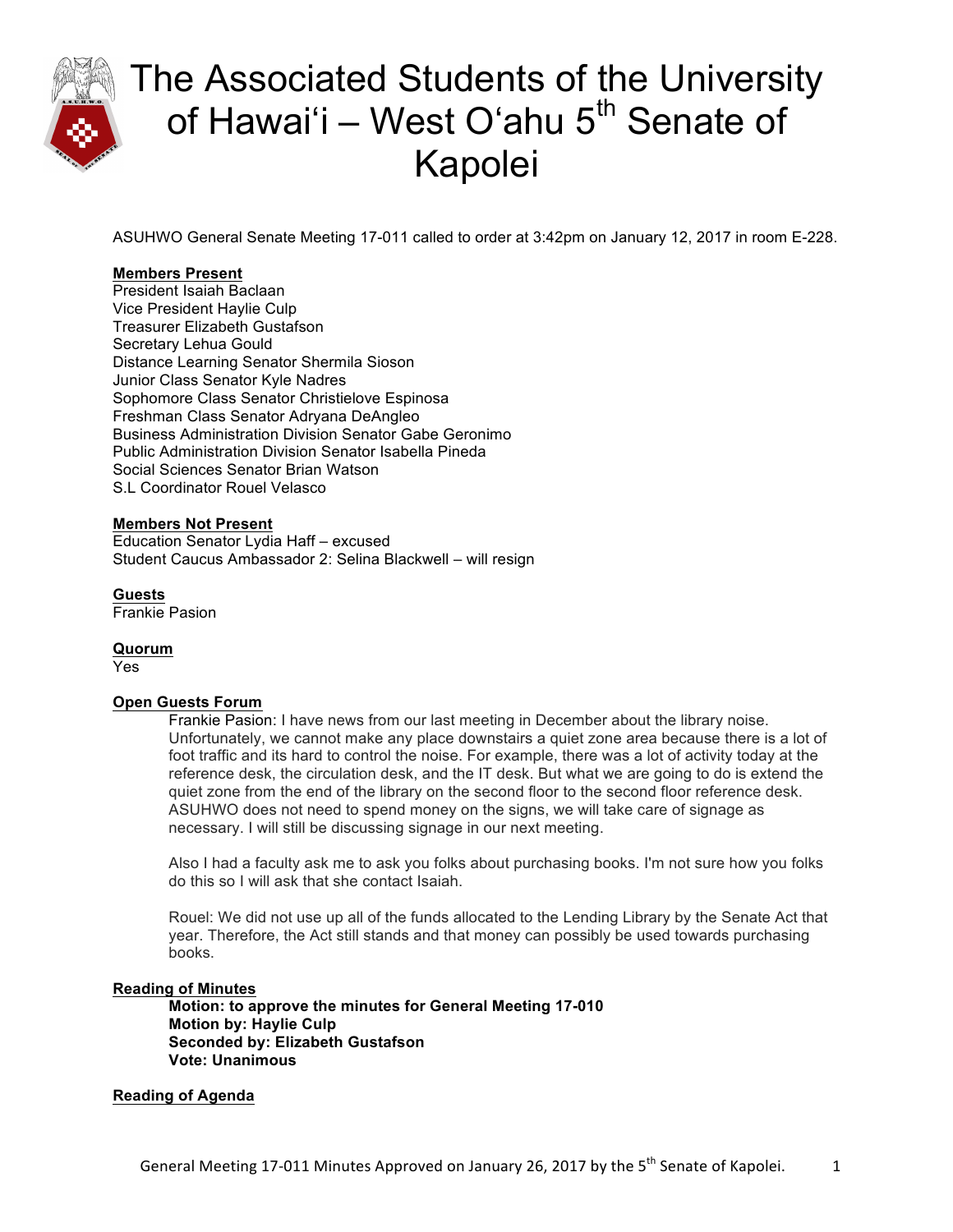

**Motion: to approve the agenda for General Meeting 17-011 Motion by: Elizabeth Gustafson Seconded by: Haylie Culp Resolved: Agenda for General Meeting 17-011 approved with the following amendments** • **Correct New Business to include New Business 8.5 Office Hours Vote: Unanimous**

### **Internal Reports**

### 1. President

I am working on my bio for the Office of the President part of our website. I will be reaching out to the Tokai University Student government to see if they are interested in attending one of our future meetings to have a casual meeting. I am currently scheduling a meeting with Judy and I have contacted Former Interim Chancellor Ching about her Tribute and I will elaborate later within the agenda.

### 2. Vice President

January 3rd I attended the Kava ceremony in place of the president who was unable to attend. Welcoming for Chancellor Benhem was great with a wonderful turnout.

Correctional letters have been sent to any senators not meeting their requirements for immediate follow up, with one resulting in resignation.

All senate members have received transition sheets and should begin working on their binders to mentor incoming members.

I was unable to finish work on the bylaws, so asking for senators and members to look at their sections to propose possible changes to be made.

#### 3. Secretary

I received a few emails from students who are using our online contact form and one person was asking about when our next election will be held. Isaiah has said that he will respond to these emails as soon as he is able to meet with Rouel to create an elections timeline. I received two of those emails today from students who were asking about the Lending Library and if new books have been added to the library and if we have a book in particular. I will also forward these emails to Isaiah; it is great to see that students are using our online contact form.

#### 4. Treasurer

I am currently waiting to set a new meeting date with Kevin. I might need to have someone else take over working with him due to the problem with times and the conflict of student teaching.

I met with Kelly right before break and as of 11/30 there is \$30,153 in our account.

Big thanks to everyone for getting their information for stipends on time. Everyone that qualified should have received his or her stipend over break. If anyone did not please come and see me so we can figure it out.

### 5. Advisors

a. Student Life Coordinator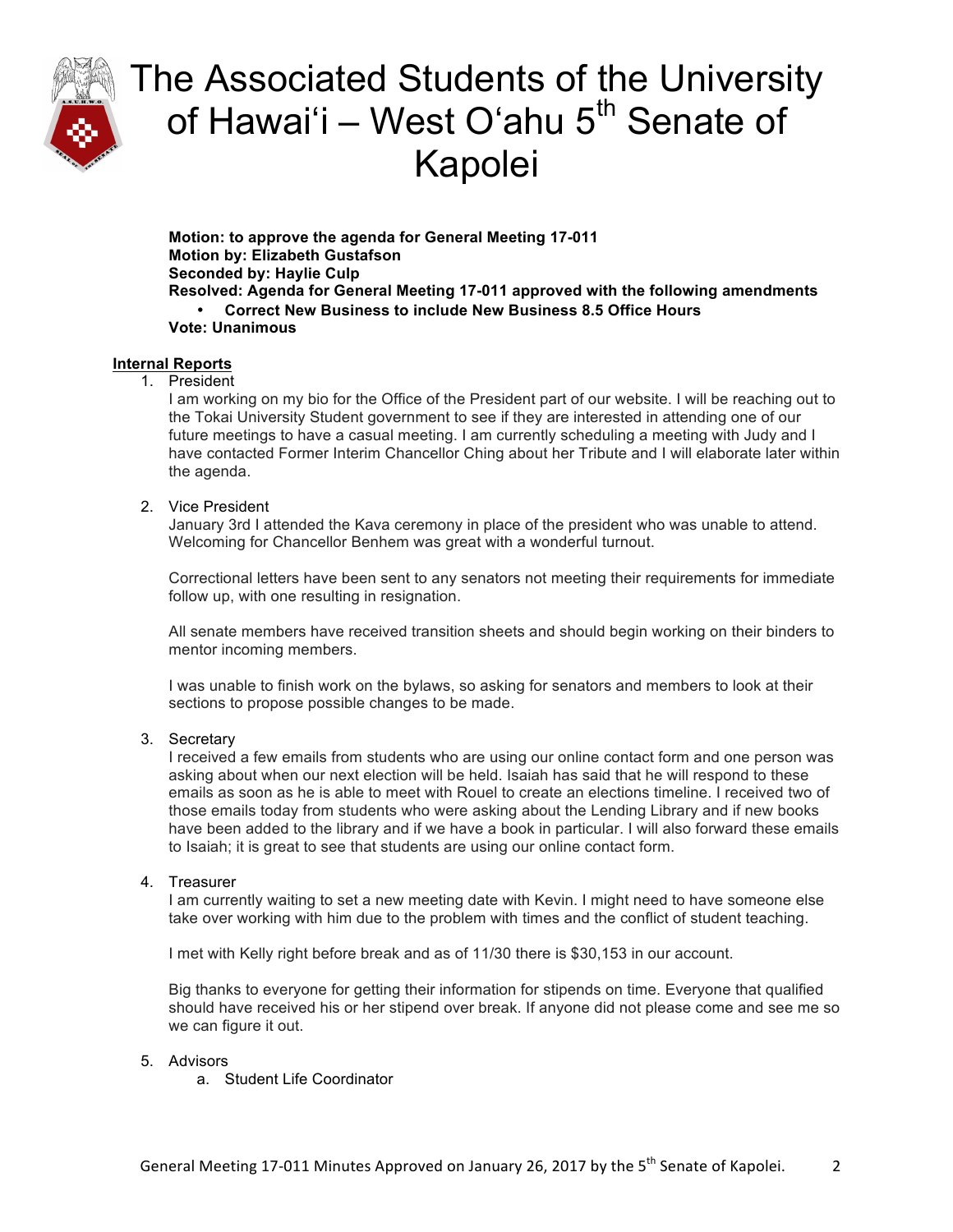

Back in 2014-2015, ASUHWO did allocate funding for gift cards to give to veterans but not all gift cards were given out. We had purchased 50, five dollar gift cards; ten cards were given, seven were accounted for, and three were unaccounted for. Although time has passed, we still have 40 remaining gift cards so please keep in mind that you have these to use in whichever way the senate sees fit; it is being held in the cashiers office. When you folks would like to access these, please let me know.

In relation to your initiatives, I will be passing around a document that can be used as an example of how to formulate your steps towards implementation for your initiatives. This way, you can cleanly present your progress to the senate and the senate can use this document to provide feedback. The senate really wants to support each and every one of you in the development of your initiatives as once it is complete, it will become a program of the senate and will be carried on my the senate.

Next, I'd like to discuss staffing office hours. It has been brought to my attention that there should be a clear difference between serving office hours and just hanging out in the office. When serving your office hours, you should be taking care of official ASUHWO matters as opposed to hanging out off the clock. I only mention this because people have been bringing in their friends and significant partners and I don't think these hours should be counted towards your stipend. Therefore, please be sure that when you are on the clock, you are handling official ASUHWO business.

Lastly, I'd like to announce a few important dates coming up within the next few months. Club Rush will take place on February 1st and 2nd, Wednesday, and Thursday, from 11:00am - 2:00pm, and set up will start at 10:30am. E Ola Pono is the sister event of our E Ola Kakou Health and Wellness event that will be happening tentatively from February 13-16. Finally, Monthly Munchies will take place in the D-Tunnels on February 21-23, March 20-23, and April 10- 13. I wanted to invite student government to use these days to hold your Town Halls as there will already be events going on, meaning, more students should be out in the courtyard.

- 6. Standing Committee Reports
	- a. Budget and Finance
		- No New Updates.
	- b. Activities

There are a lot of opportunities for ASUHWO to interact with students on campus. E Ola Pono health and wellness fair is on February 22nd, I think we should table and survey with connect four (working on new coins) and henna/swag. Is this something ASUHWO would like to be a part of? If so, what would we like to do or accomplish while there? I believe we also have club rush and west sesh open mic night? Intramural field day? I think it would be good to participate in these things as a senate. I know a lot of us are busy bees but by bringing this forth now at the beginning of the semester, I hope we can plan well in advance so it may be a possibility. Also, I would like the senate to implement a new policy regarding events we participate in:

When we hold events as a senate, each member is required to contribute ONE (1) hour to the event (i.e. tabling, set-up, or break down. Time spent prepping will not contribute to the one hour mandatory for the actual event.). IF a member fails to contribute the mandatory one hour, that member must table by themselves (or coordinate with other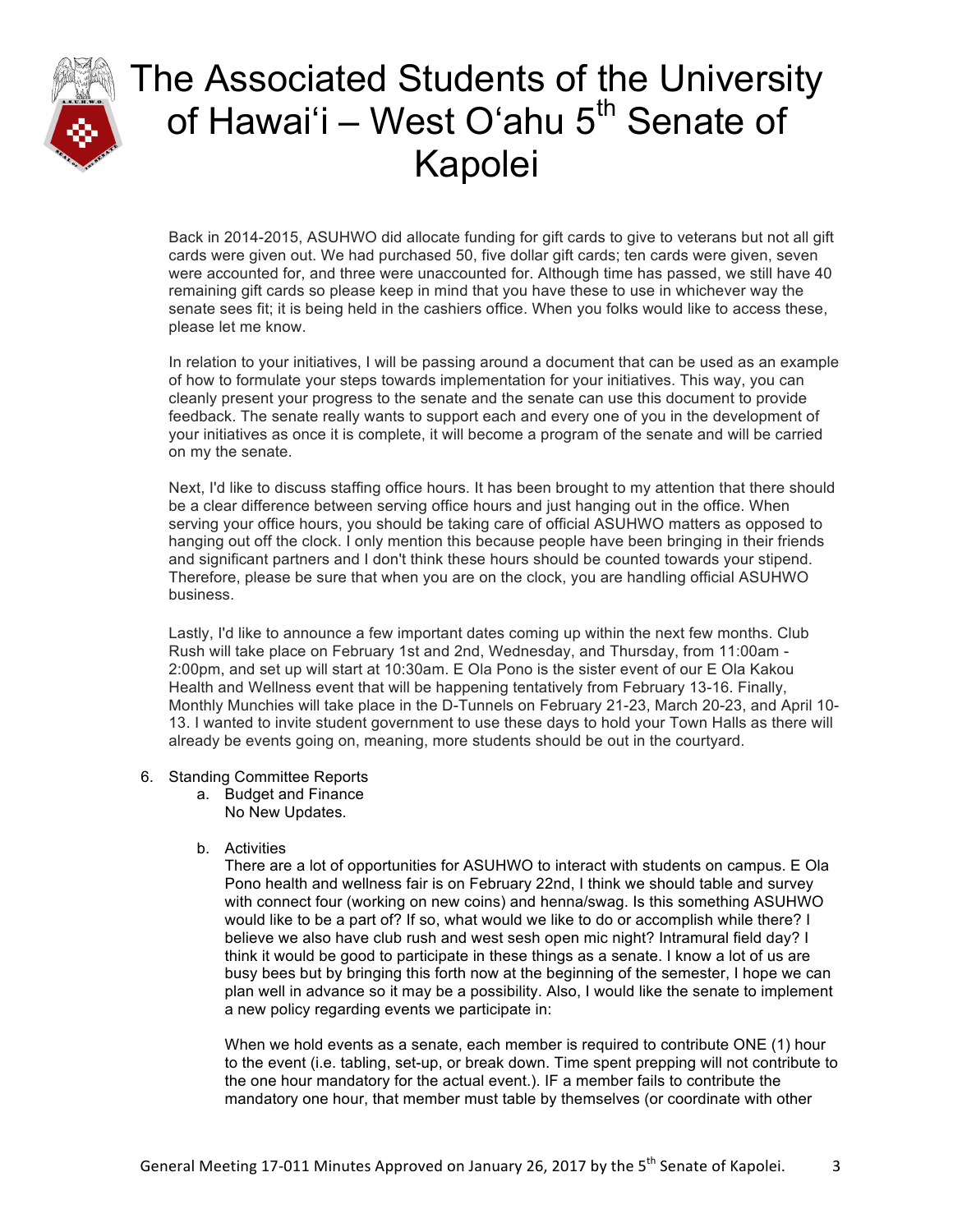

members who missed their one hour and table as a group) within the following two weeks for TWO (2) hours, each individual needs to serve their two hours congruently. This Tabling should be done no later than 14 regular days after the event that was missed. The make up tabling is mandatory if you miss an event, I believe no exceptions or excuses should be accepted unless it be a serious complication (i.e. Death in Family, Hospitalization) if need be, can be decided case by case by activities chair committee and president. I would like the senate to implement this policy so that we can hold senate members accountable and prevent any more mishaps during events. Please let me know what you think.

Haylie: We may need to do an SOP to implement this policy.

c. Legislative No New Reports.

### 7. Senators Report

a. Distance Learning Division Senator

Like I said in my previous email, I am planning to schedule my town hall meeting every 2nd week of the month to meet my constituents. Most of the time, I will do it at Starbucks, but Selina and I will talk to each other today before the meeting if we want to collaborate and set up just one townhall meeting, not sure if she is required though.

Also, I have a meeting with Sunny Cabello, the new UH Learning Community Coordinator based on Maui, tomorrow regarding the transfer fair on February 8. She wants my input for the fair and would love to help them out in anyway I can. Also, I have a meeting with Melissa Mauliola sometime next week just to talk story and see if we can get more involvement from DL students. I asked her regarding a STAR-GPS workshop for course registration last semester but I guess they will not do any. By any chance, is the UHWO advising office doing any? Maybe we can do like a live streaming or a video on how to enroll or register and how to use STAR in general.

I think the fair can be an initiative for me this semester. But I want to add on a resolution about coordinating a free UHWO book pick-up in UH bookstore in each island instead of charging the students for shipment.

And for the laulima tab, Therese Nakadomari wants to sit in to one of our meeting to discuss this initiative. I would love to push this initiative but if you guys think that this will not work, I will let her know. I need everyones input on this one.

b. Junior Class Senator

So during the break my colleague and I worked on a proposal to show Loea. All I would need to do is show him the document. For my second initiative, I need to see Loea which I have scheduled an appointment for next week Monday.

c. Sophomore Class Senator

I've been doing a lot of work with a specific group of sophomores over the break. This group is made up of 25 sophomores who receive the Makalapua scholarship. Some background, the scholarship is suppose to cover the cost of tuition every year for four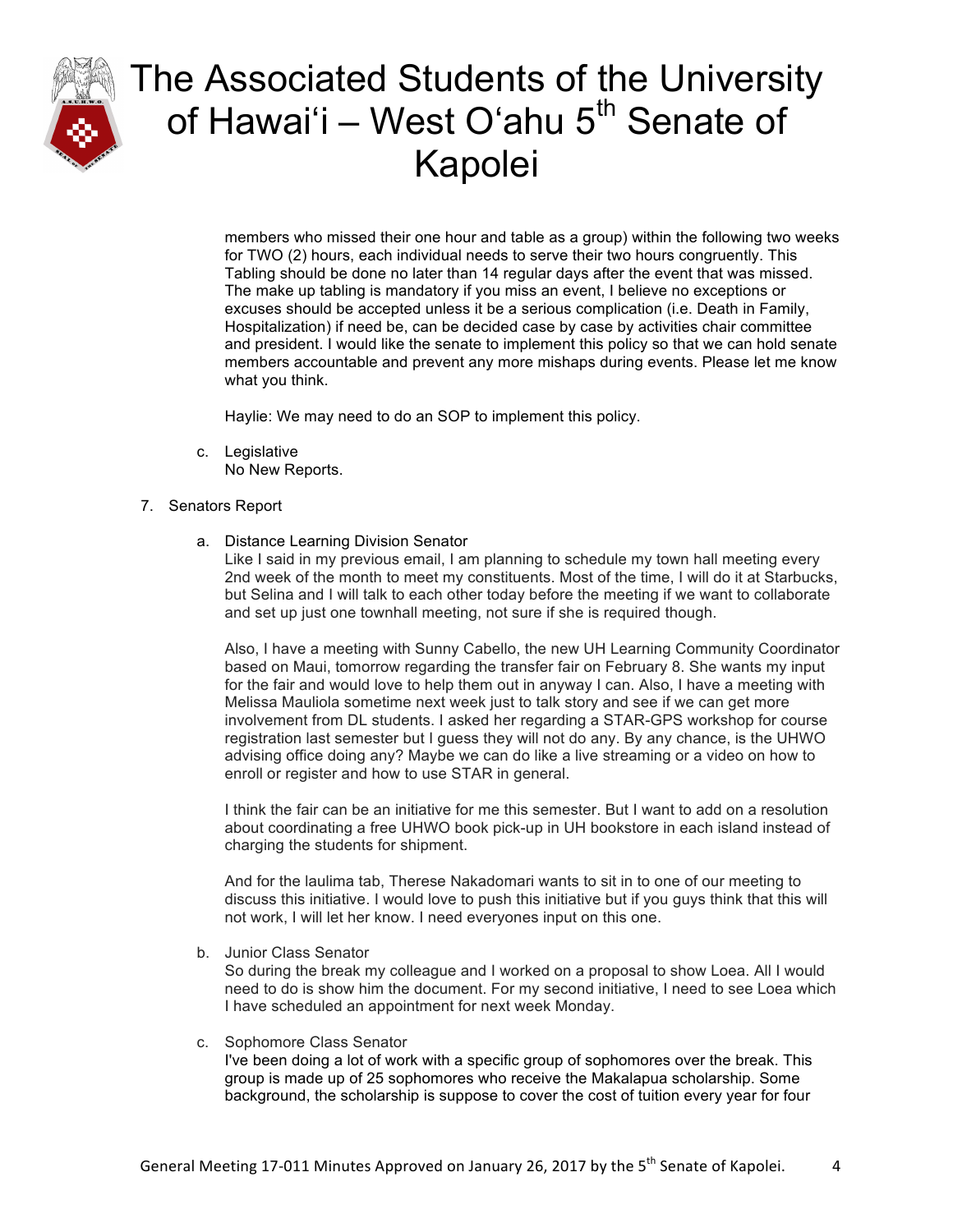

years and may cover extra cost if finance allows, it is financed half by Kamehameha Schools and UH Systems, and is a pilot program. The group of sophomores came to me because they hadn't received full funding (they only received half, the half given by Kamehameha) for their tuition and have been having problems with holds on their accounts and registration and things like that. One student in particular was leaning towards filing a formal complaint against the scholarship because she felt deceived and this led to her emailing all other 24 students to compile a list of concerns/complaints. I was asked to find out what's going on with it because the students were still having trouble understanding after talking with administration, financial aid and the scholarship committee. I had a close colleague of higher rankings call Kamehameha without identifying the problem as being from UHWO. I made sure to keep the conversation as a general inquiry and the problem theoretical to prevent UHWO being targeted and creating any problems for our campus. My colleague talked with a man (who wished to be left unnamed on the record) who works for this particular scholarship. He explained that this problem is system wide. UH was having trouble providing their share of the scholarship and both entities knew this since their meeting together in August. I believe this information wasn't passed down which led to misinformation to students, on a systemwide level. Basically there were and are problems with the scholarship but because it is a pilot program, I understand that it all can't be perfect. I don't believe UHWO should be held accountable for this because it is system wide and I know, after talking with some of the scholarship committee members, that UHWO in particular is doing the best they can. After doing all this, I presented the students with the basic information and said that it's a pilot program, which is having trouble on a system wide level and since our education isn't being jeopardized, we should be patient and work with our campus and give our support as they make things better for us. Because the one student sent the mass email out, a meeting was called for all students and scholarship committee to attend. The scholarship committee kept things clear and transparent so I think it helped a lot. But after this meeting it came to my attention that the one student went as far as calling Kamehameha and talked to a person named Tessa. The student told Tessa that UHWO hadn't given their half of the scholarship which leaves her and other students with complications. Tessa told the student that if its recurring that they will call UHWO to work things out. I'm hoping that the student did not create a bigger problem and so far I haven't heard of anything other problems relating to this. I believe the issue has been resolved as much as it could be for now, but I will continue to work with the scholarship committee and students to make sure everyone remains neutral as we move forward.

d. Freshman Class Senator

So, I emailed Rouel my fliers for "Friends" hoping that with club rush coming up I may have a few freshman students contact me about wanting a pal or a group to tag along with. I'm having tremendous difficulty getting the students involved. It appears that if it doesn't have to do with their major specifically or if it isn't at a tabling event where free food or merchandise is being given away the students seem a bit uninterested.

I have a few initiative ideas for this coming semester. The one that I want to see through is giving away free carnations on Valentine's Day upon completion of a survey pertaining to ASUHWO. Not the first-year experience because I know there is already a club that does that but maybe just the students ideas of what student government is or what they do or can do for them. A lot of the students I have talked to do not exactly understand what it is that student government does or the things we offer (constituency meetings,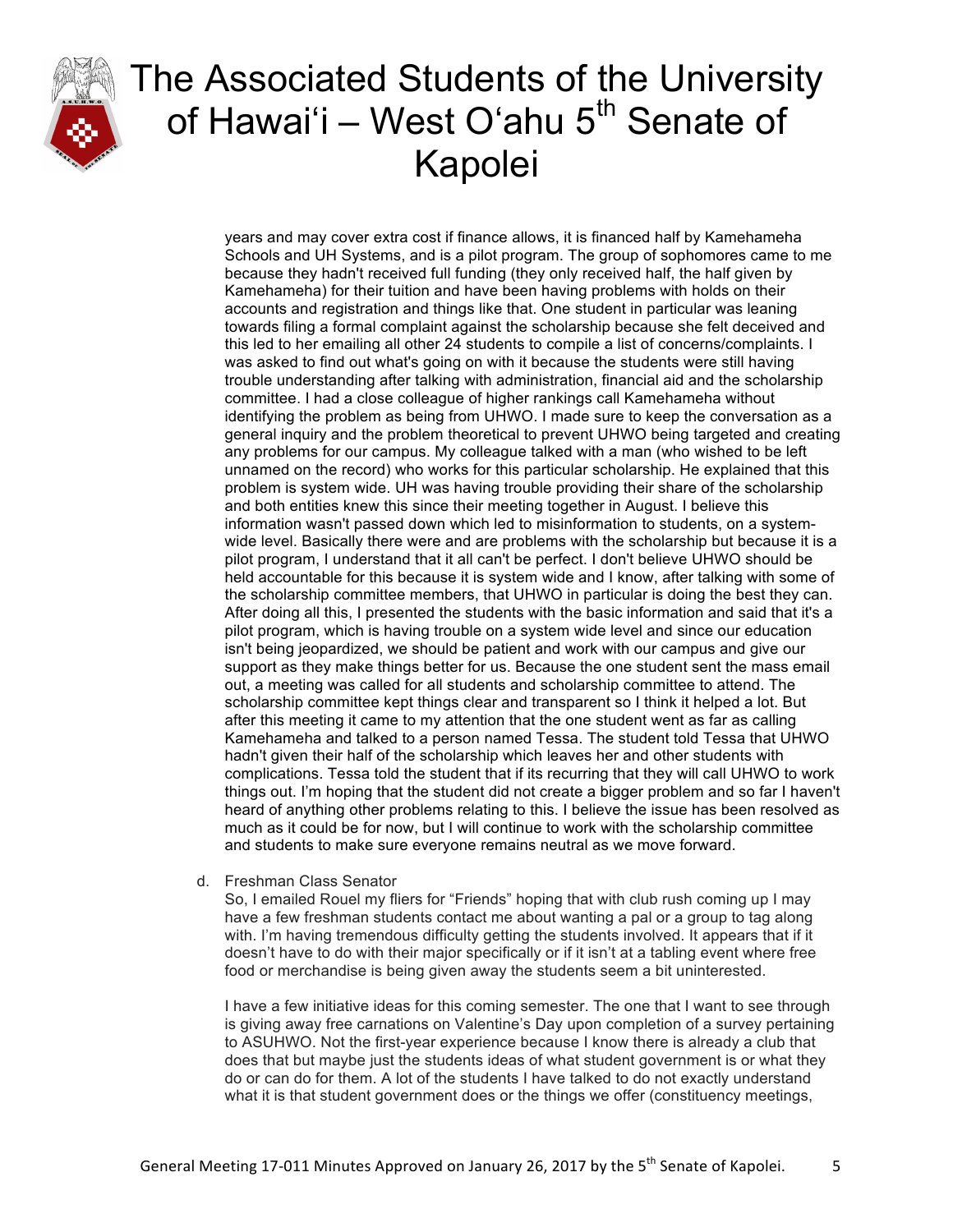

etc.). I think that it will help the incoming freshman senator as well as the entire senate to come up with initiative ideas that can actually be executed.

e. Business Administration Division Senator

Beginning last semester, my initiative is still to push for the implementation of the Big Interview software on our campus to further service students in helping them to obtain jobs. In the upcoming week, I will be looking into how to purchase the software.

Secondly, I will be meeting with student services tomorrow to go over the steps to implementing the use of the software throughout our campus after we have purchased it.

Lastly, my initiative for this semester will be to coordinate a global entrepreneurship week. My hope is to have speakers from different professions to speak to students. I stopped by LCC last week to take a look at their student life program and I noticed that many UHWO students also take classes at LCC and I think it would be great to pair UHWO with LCC to help fill seats.

f. Social Sciences Division Senator

I read the minutes from the last meeting and saw that someone approached Christie about a daycare on campus and would like to know more about it since it falls under my division. This could be a possible initiative for me this semester. I was waiting to hear from Isaiah about the usage of tobacco on campus. This will decide what I will do with my initiative this semester.

Aside from that, this first week of school, I have introduced myself as the Social Sciences Senator to my classes and have let them know where to come if they wished to speak to me or anyone else.

- g. Public Administration Division Senator Reporting that my initiative last semester was the in office board. This semester my goal is to put together a completely updated list of PUBA practicums because they are very out of date.
- h. Education Division Senator

I am working on planning another Praxis Resource workshop through the SNEA. We ran one last semester and it was very successful. I am going to start building off of a suggestion from a constituent last semester and having an event where students are able to come and learn about the Praxis fee waiver and get it signed and approved by a financial aid officer. The students are asked to confirm that they are receiving aid on the form.

Monthly constituency meetings will be on 3rd Fridays at 12-2pm. Room TBD.

#### 8. Caucus Ambassador

Selina, Isaiah, and Christielove attended the Caucus Meeting this past Saturday and the Caucus deliberated their legislative agenda for this session. They also discussed the topics they were interested in and what they wanted to bring back to advocate about. I will forward you all the minutes so that you folks can review what they will be asking for. Later in the agenda we will be going over their Caucus By Laws and Constitution because each student government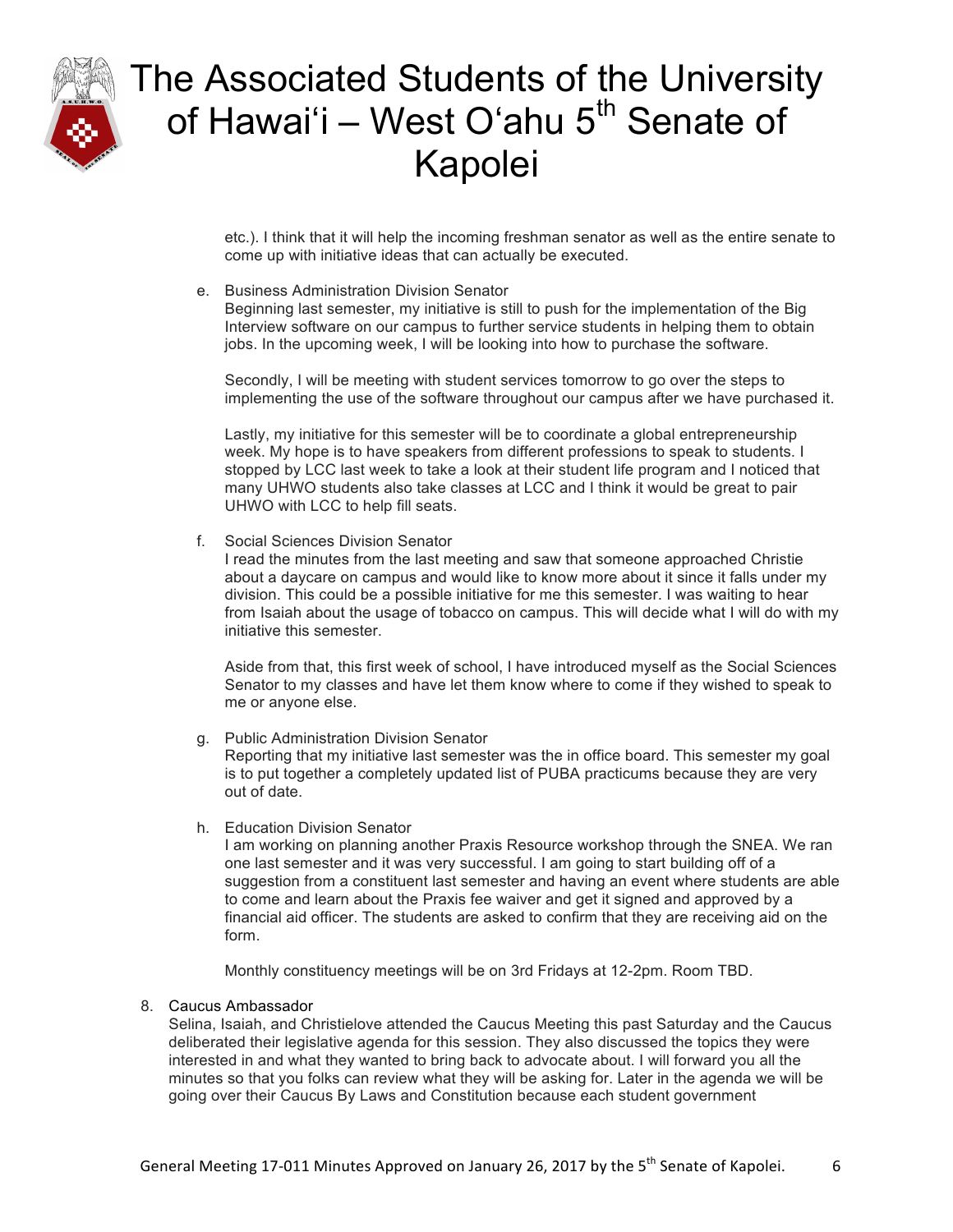

organization has to be given a say in the amendments made to these documents before the representatives vote on it.

Caucus has invited us as a senate to bring forth anything we'd like to push for to be presented during this legislative session and they would make it a part of their resolution.

The next Caucus meeting will be held on Maui and Isaiah and Christielove will be attending.

### **Point of Personal Privilege Request:**

Caucus Meeting Discussion

#### **Resuming of Meeting @ 4:50pm**

- 9. Campus Committee Report
	- a. Communications Committee No New Reports.
	- b. Transportation Committee No New Reports.
	- c. Technology Committee No New Reports. The next meeting will be on January  $20<sup>th</sup>$ .
	- d. Health Committee No New Reports.
	- e. Strategic Planning Committee No New Reports. New committee members will need to be appointed.

#### **Unfinished Business**

1. Student Survey Roll Out Committee

We have received two sets of posters that will need to be posted in all classrooms. We also received table tents that will need to be placed on the tables in the cafeteria. Kyle and Brian will be in charge of posting these on January 18th.

Also, I forwarded everyone the email with the training video so please take the time to watch this as you will not be able to speak about the survey if you have not watched the video. Also I'd like the division senators and class level senators to partner up to present to classes to inform them about this survey. Our goal is to collect 400-500 surveys as is a priority of President Lassner.

- 2. Island Liaison Ad Hoc Committee No New Updates.
- 3. Issue of Professional Liability Insurance They are still in the process of contacting people and they will provide me with updates that I will present in our next meeting.
- 4. Coffee Bill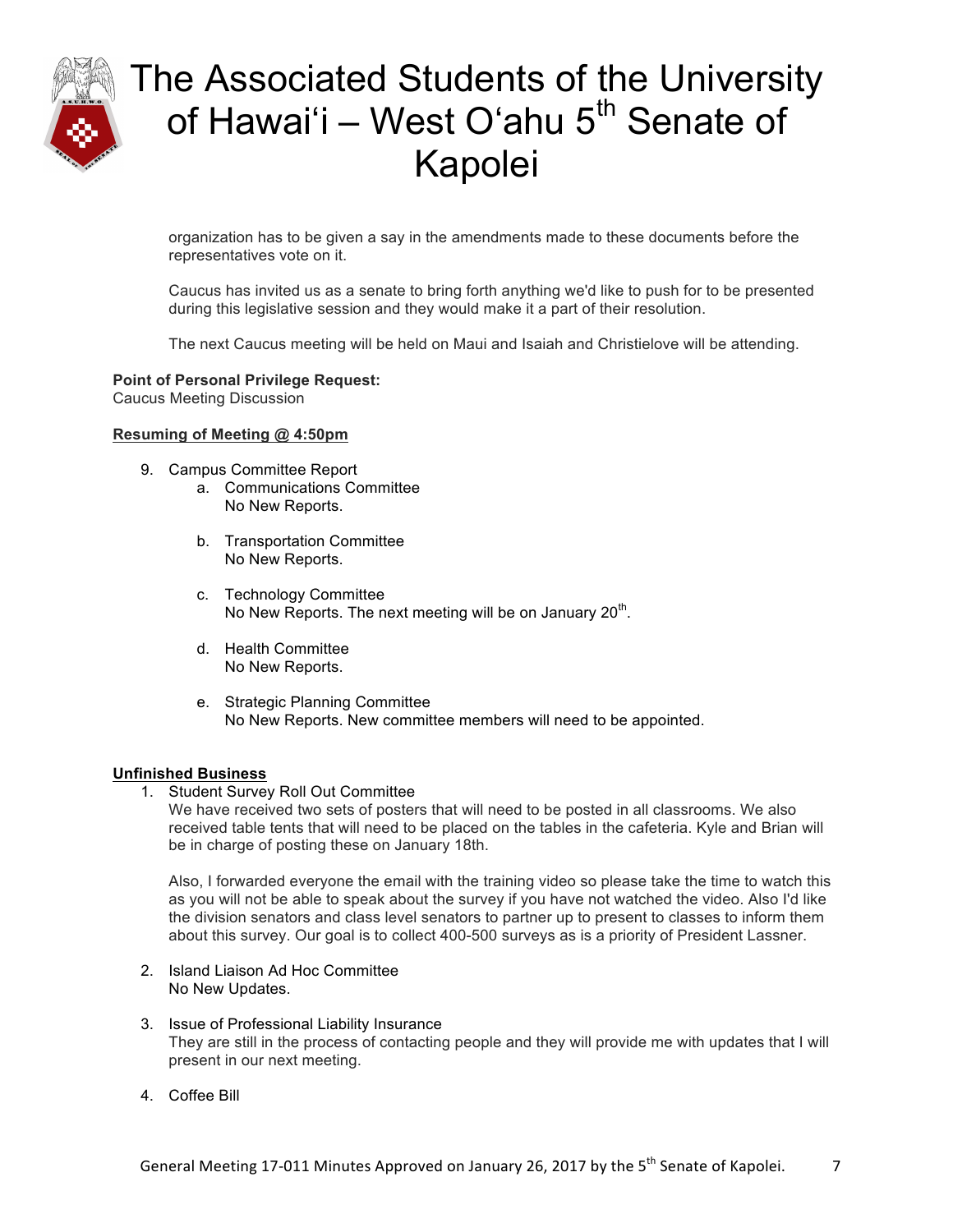

This has been codified and we are awaiting purchase.

5. Senate Tribute for Interim Chancellor Doris Ching

I've contacted Chancellor Doris Ching and invited her to our next meeting so that we may present her with our Senate Tribute. She explained that she will be off island for a while but said that she would be happy to come to one of our meetings or if that doesn't work, she'd like for all of us to meet up to have dinner with her. Isaiah will look into setting up a date with Chancellor Ching.

6. Welcoming Chancellor Benham Haylie attended this ceremony with Christielove and Elizabeth and Haylie expressed that it was a great event.

### **New Business**

- 1. Reviewing Caucus By Laws and Constitution Due to our time constraint on this meeting, I'd like everyone to read through these documents individually and provide me with your own personally recommendations.
- 2. Elections Committee

This committee will need to be comprised of those who are not running. Therefore, all those who are not running will need to serve on this committee. Rouel and I will have a tentative elections timeline set by today that will need to be approved at our next meeting.

3. Transitioning Ad Hoc Committee

This committee is in charge of making sure that each senate member completes a transition worksheet to be given to the next person that will serve in that position.

4. Town Hall

We feel that it would be a good idea to hold our Town Hall during the E Ola Pono event from 9:15am - 4:00pm. This will be further discussed in our Executive Board Meeting this month.

5. Office Hours

Elizabeth: As Haylie and I have mentioned, we are student teaching this semester and are not allowed to miss any days of work. With that being said, it will be nearly impossible for the two of us to serve office hours as in addition to student teaching, we both also have other jobs and commitments. Therefore, I'd like to propose, as the previous senate has done before us, to suspend the rules of office hours for the Spring 2017 semester.

#### **Motion: to suspend the rules of office hours towards stipends for the Spring 2017 semester Motion by: Elizabeth Gustafson Seconded by: Lehua Gould Vote: Unanimous**

. **Yea(s):** [11] Vice President Culp, Treasurer Gustafson, Secretary Gould, and Senators Sioson, Nadres, Espinosa, DeAngelo, Geronimo, Pineda, Watson, and Haff. **Nay(s):** [0] **Abstain(s):** [0]

Office hours will now be held by appointment, 48 hours in advance.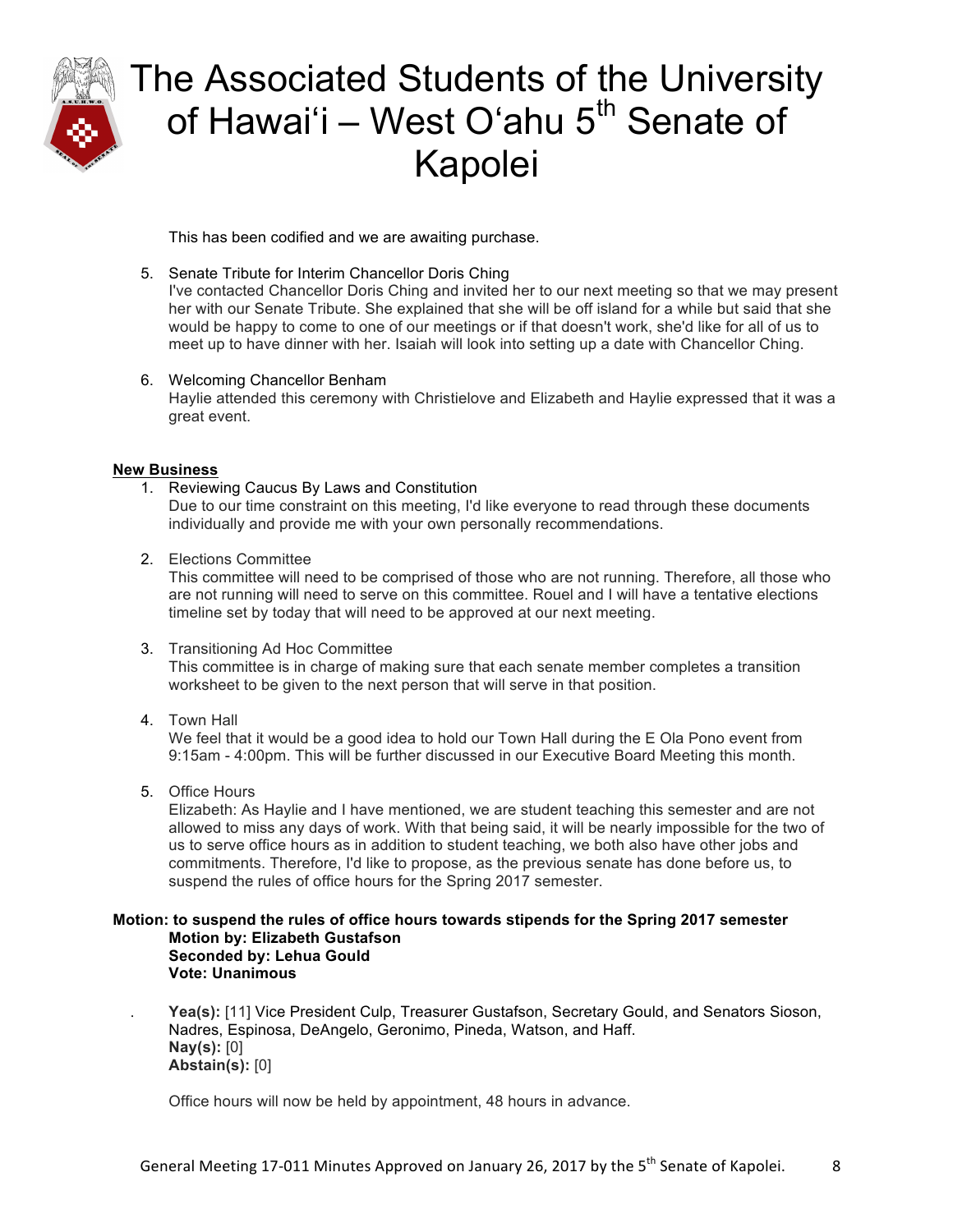

### **Announcements and Open Forum**

Lehua: In regards to sending in your folk's reports, I'd like to ask that you email me a well thought out report rather than a bulleted list in order to maintain professionalism within the minutes.

Rouel: Just wanted to let you folks know that I will be running a GPA check to make sure that everyone has maintained the required GPA to be a part of the senate.

Isaiah: Lastly, the office has been a mess lately. We really need to tidy up and please do not leave bulky trash in the trashcan. There is a trash bin right outside of the student lounge for bulky trash.

**Meeting Adjournment at 5:41pm Motioned by: Elizabeth Gustafson Seconded by: Lehua Gould**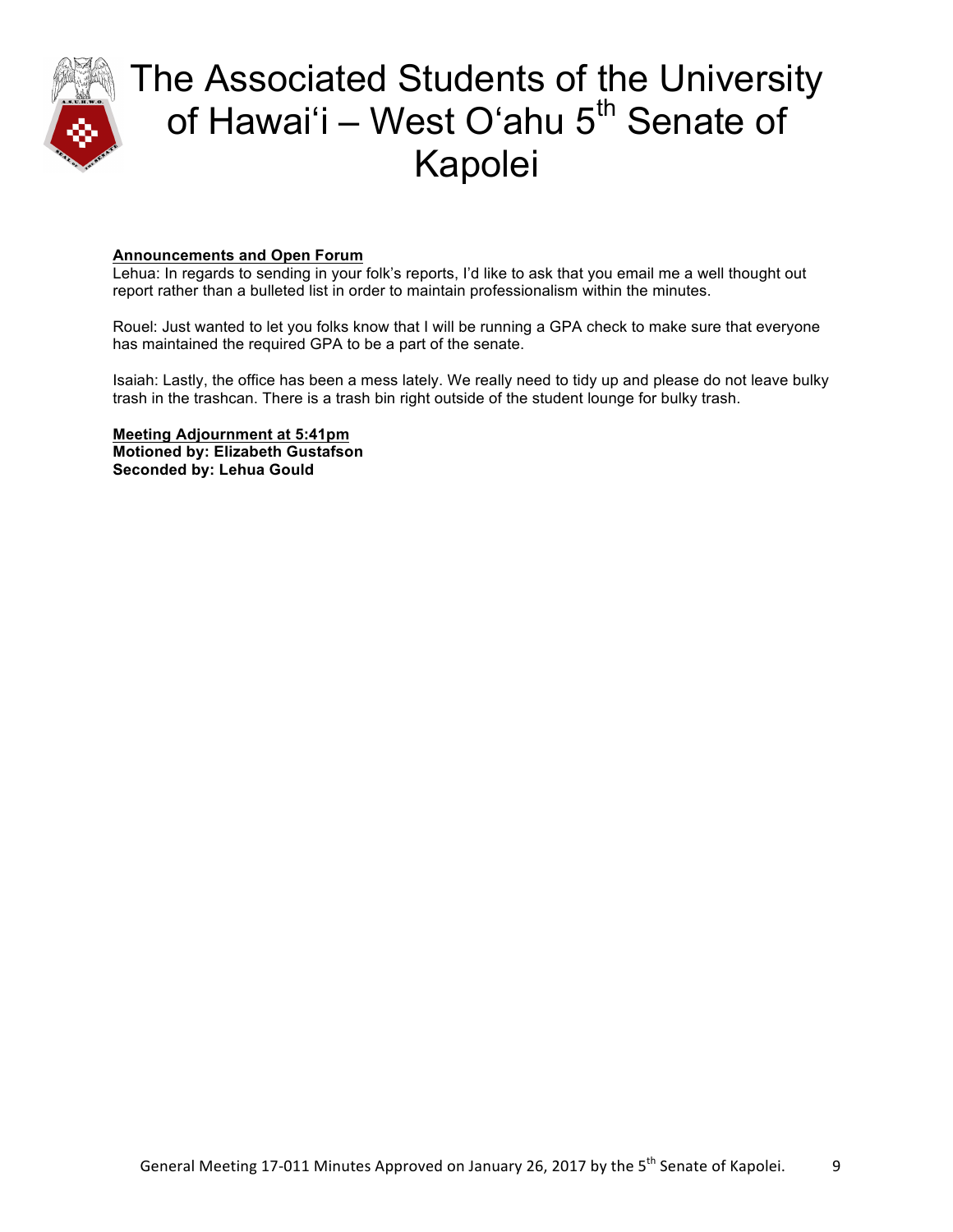

## **Voting Record**

| Voting Record for General Meeting 17-011, Approval |     |     |         |         |  |  |  |
|----------------------------------------------------|-----|-----|---------|---------|--|--|--|
| of Agenda and Minutes: To Approve Minutes for GM   |     |     |         |         |  |  |  |
| 17-010                                             |     |     |         |         |  |  |  |
| Name                                               | Yea | Nay | Abstain | Vote By |  |  |  |
|                                                    |     |     |         | Proxy   |  |  |  |
| Haylie                                             | x   |     |         | N/A     |  |  |  |
| Culp                                               |     |     |         |         |  |  |  |
| Elizabeth                                          | x   |     |         | N/A     |  |  |  |
| Gustafson                                          |     |     |         |         |  |  |  |
| Lehua                                              | x   |     |         | Yes     |  |  |  |
| Gould                                              |     |     |         |         |  |  |  |
| Shermila                                           | X   |     |         | N/A     |  |  |  |
| Sioson                                             |     |     |         |         |  |  |  |
| Kyle Nadres                                        | X   |     |         | N/A     |  |  |  |
| Christielove                                       | X   |     |         | N/A     |  |  |  |
| Espinosa                                           |     |     |         |         |  |  |  |
| Adryana                                            | X   |     |         | N/A     |  |  |  |
| DeAngelo                                           |     |     |         |         |  |  |  |
| Gabe                                               | X   |     |         | N/A     |  |  |  |
| Geronimo                                           |     |     |         |         |  |  |  |
| Isabella                                           | X   |     |         | N/A     |  |  |  |
| Pineda                                             |     |     |         |         |  |  |  |
| <b>Brian Watson</b>                                | X   |     |         | N/A     |  |  |  |
|                                                    |     |     |         |         |  |  |  |
| Lydia Haff                                         | X   |     |         | Yes     |  |  |  |
|                                                    |     |     |         |         |  |  |  |

| Voting Record for General Meeting 17-011, Approval<br>of Agenda and Minutes: To Approve Agenda for GM<br>17-011 |     |     |         |                  |  |  |
|-----------------------------------------------------------------------------------------------------------------|-----|-----|---------|------------------|--|--|
| Name                                                                                                            | Yea | Nay | Abstain | Vote By<br>Proxy |  |  |
| Haylie<br>Culp                                                                                                  | x   |     |         | N/A              |  |  |
| Elizabeth<br>Gustafson                                                                                          | X   |     |         | N/A              |  |  |
| Lehua<br>Gould                                                                                                  | X   |     |         | Yes              |  |  |
| Shermila<br>Sioson                                                                                              | x   |     |         | N/A              |  |  |
| Kyle Nadres                                                                                                     | X   |     |         | N/A              |  |  |
| Christielove<br>Espinosa                                                                                        | x   |     |         | N/A              |  |  |
| Adryana<br>DeAngelo                                                                                             | x   |     |         | N/A              |  |  |
| Gabe<br>Geronimo                                                                                                | X   |     |         | N/A              |  |  |
| Isabella<br>Pineda                                                                                              | X   |     |         | N/A              |  |  |
| <b>Brian Watson</b>                                                                                             | X   |     |         | N/A              |  |  |
| Lydia Haff                                                                                                      | x   |     |         | Yes              |  |  |